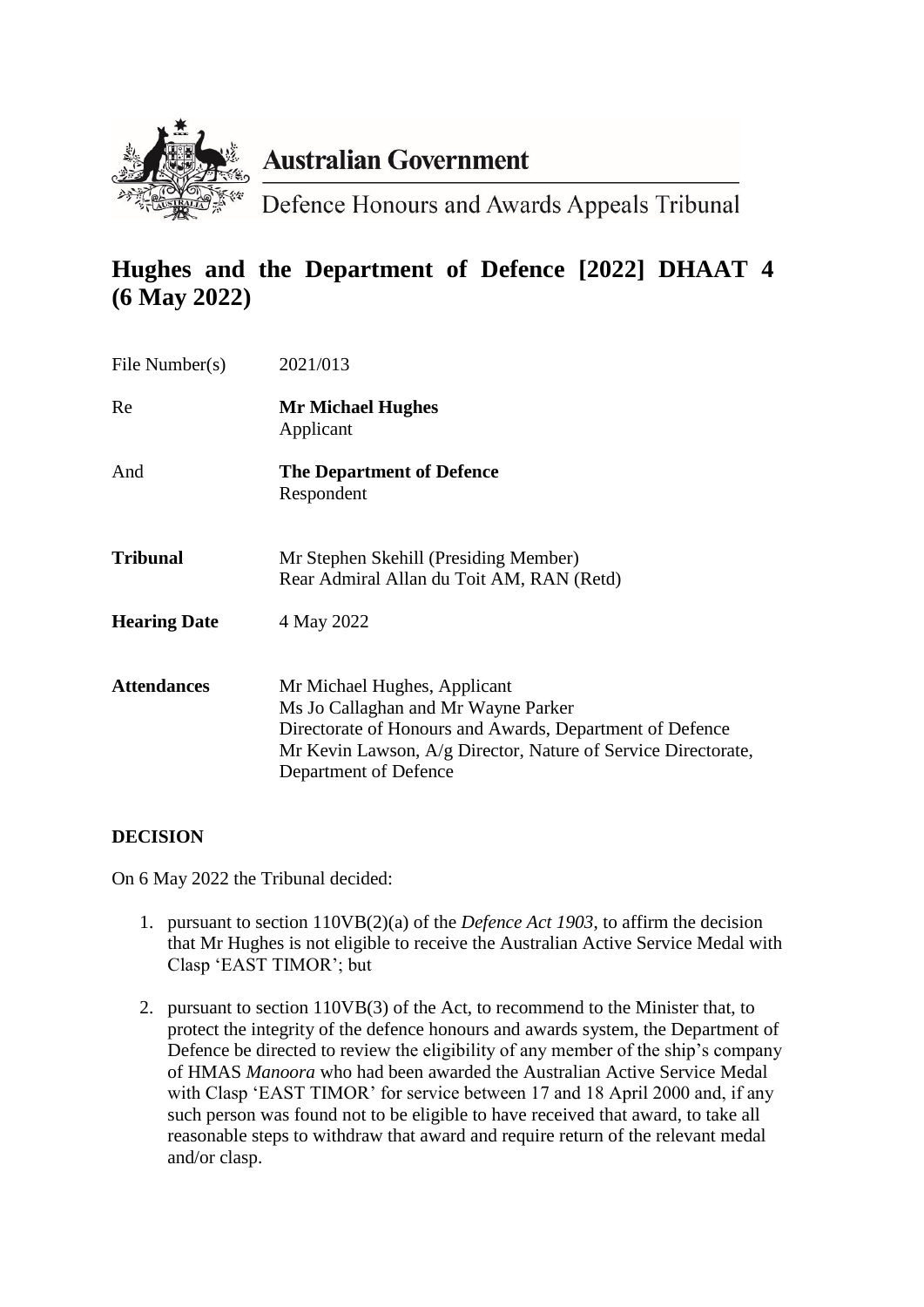# **CATCHWORDS**

*DEFENCE AWARD –Australian Active Service Medal with Clasp 'EAST TIMOR' – prescribed operation – Operation TANAGER – whether allotted for service.*

#### **LEGISLATION**

*Defence Act 1903 –* Part VIIIC – Sections 110T, 110V(1), 110VB(2), 110VB(6) *Defence Regulation 2016 Section 36*

*Commonwealth of Australia Gazette S33*5 *Australian Active Service Medal Regulations, Letters Patent,* dated 2 November 1988

*Commonwealth of Australia Gazette S110*, *Australian Active Service Medal Regulations, Ministerial Declaration and Determination, Clasp 'EAST TIMOR'* dated 29 February 2000

*Australian Active Service Medal Regulations, Ministerial Declaration and Determination, Clasp 'EAST TIMOR'* dated 29 September 2001 (not gazetted)

*Commonwealth of Australia Gazette S515*, *Australian Active Service Medal Regulations, Declaration and Determination, Clasp 'EAST TIMOR'* dated 16 December 2004

*Australian Active Service Medal Regulations*, Instrument of Delegation dated 23 September 2018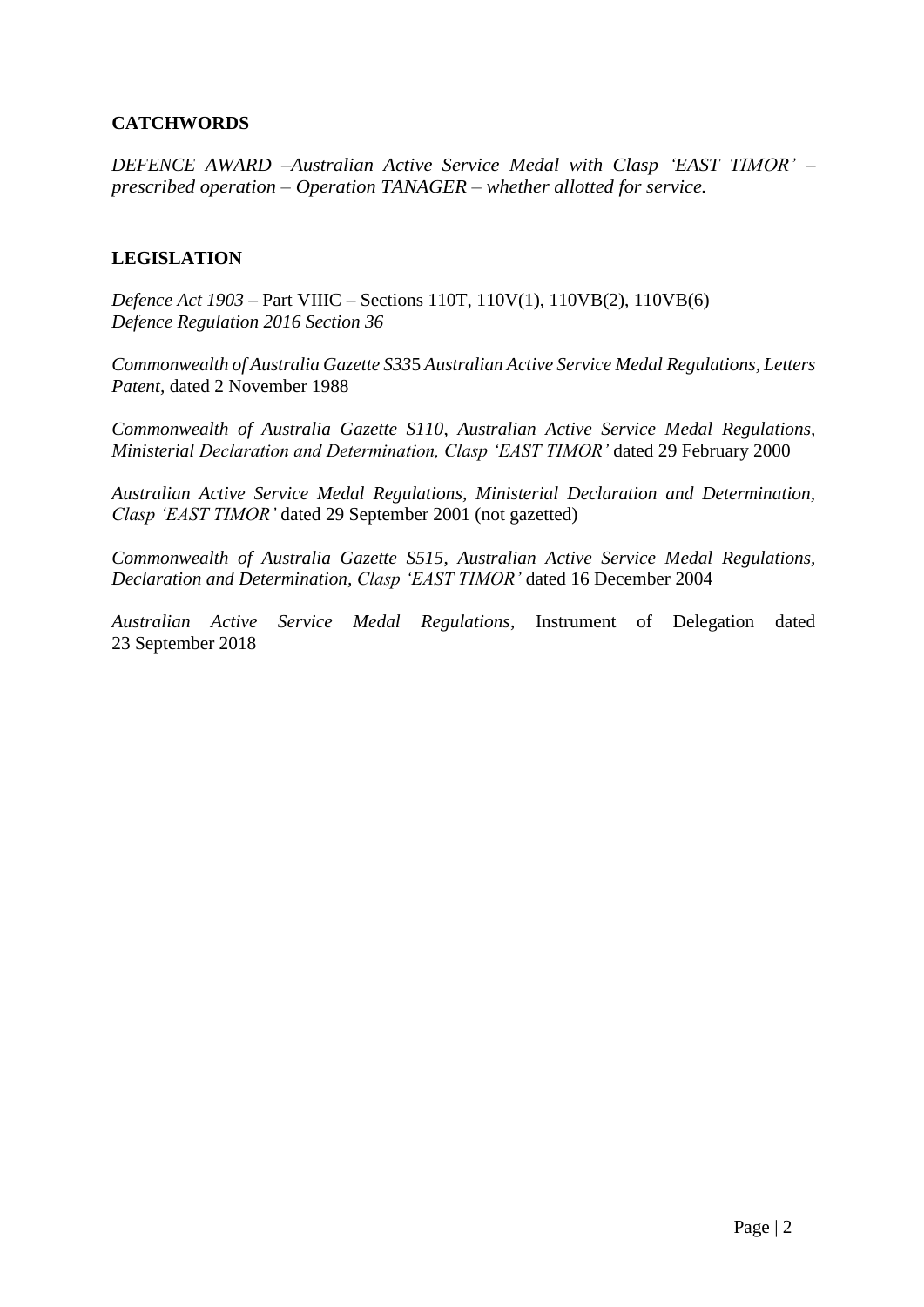#### **Introduction**

1. The Applicant, Mr Michael John Charles Hughes, seeks review of a decision dated 24 March 2018, of Ms Allison Augustine, Assessments Manager in the Directorate of Honours and Awards of the Department of Defence (the Directorate), that Mr Hughes is not eligible for the award of the Australian Active Service Medal (AASM) with Clasp 'EAST TIMOR' to recognise his service in HMAS *Manoora* in April 2000.<sup>1</sup>

#### **Decision under review**

2. On 5 October 2017, Mr Hughes submitted an online application to the Directorate for an assessment for his eligibility for the AASM with Clasp 'EAST TIMOR'. On 24 March 2018, in response to Mr Hughes' application, Ms Augustine wrote "as a result of my assessment I regret I am unable to make a recommendation for the AASMET."<sup>2</sup>

3. On 9 July 2021, Mr Hughes made application to the Tribunal seeking a review of the above decision.<sup>3</sup>

# **Tribunal jurisdiction**

4. Pursuant to s110VB(2) of the *Defence Act 1903* the Tribunal has jurisdiction to review a reviewable decision if an application is properly made to the Tribunal. The term *reviewable decision* is defined in s110V(1) and includes a decision made by a person within the Department of Defence to refuse to recommend a person for a defence award in response to an application. Regulation 36 of the *Defence Regulation 2016* lists the defence awards that may be the subject of a reviewable decision. Included in the defence awards listed in Regulation 36 is the AASM. Therefore, the Tribunal has jurisdiction to review decisions in relation to this award.

#### **Mr Hughes' service**

5. Mr Hughes enlisted in the Royal Australian Navy on 23 July 1990 and transferred to the Naval Standby Reserve on 5 September 2005 where he remained until discharge on 5 September 2007. 4

6. Relevant to this application, Mr Hughes was posted to the *Kanimbla* class amphibious warfare ship HMAS *Manoora* as a Leading Seaman in the Communications Branch from 6 December 1999 until 12 January 2004. 5

1

<sup>&</sup>lt;sup>1</sup> Letter to Mr Hughes from Ms Augustine dated 24 March 2018 in application.

<sup>2</sup> Ibid.

<sup>&</sup>lt;sup>3</sup> Application to Tribunal for review of decision, Mr Michael Hughes, dated 9 July 2021.

<sup>4</sup> Defence letter to Tribunal signed by Ms Petrina Cole, Director Honours and Awards, dated 26 August 2021.

<sup>5</sup> ADO Record Hughes, Michael John Charles, 8091959.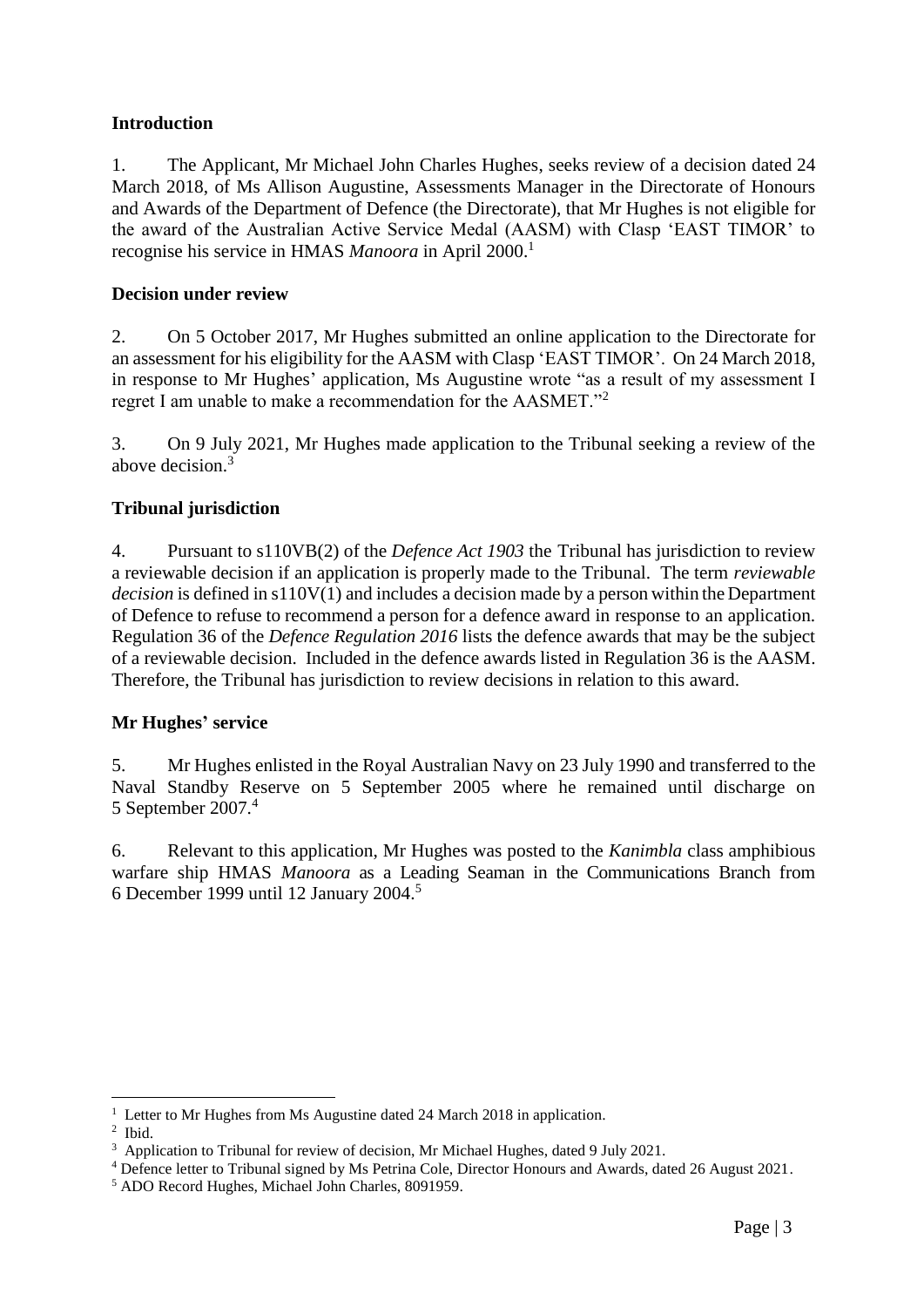- 7. Mr Hughes has been awarded the following for his service:
	- Australian Active Service Medal with Clasps 'ICAT' and 'IRAQ 2003'
	- Afghanistan Medal
	- Australian Service Medal with Clasp 'SOLOMON IS' and 'SOLOMON IS II'
	- Australian Operational Service Medal Border Protection
	- Defence Long Service Medal
	- Australian Defence Medal
	- Operational Service Badge
	- Return from Active Service (RAS) Badge

8. Defence records confirm that on 17 April 2000, *Manoora* arrived in Dili, East Timor and departed the following day. *Manoora* is recorded as having *'offload* (ed) *civil aid material for East Timor and embark* (ed) *cargo for return to Australia'*. 6 During this time, Dili was within the prescribed area of operations for Operation TANAGER, in support of the United Nations Transitional Administration in East Timor (UNTAET).

#### **The Australian Active Service Medal with Clasp 'EAST TIMOR'**

9. The AASM was created by Letters Patent, signed by The Queen on 13 September 1988. As set out in the *Australian Active Service Medal Regulations 1988*, '*the Governor-General, on the recommendation of the Minister, may declare a warlike operation in which members of the Defence Force are, or have been on or after 14 February 1975, engaged, to be a prescribed operation for the purposes of these Regulations*.' 7

10. On 1 March 2000, the Governor-General approved certain conditions for the creation of the AASM with Clasp 'EAST TIMOR'. <sup>8</sup> The Governor-General declared, relevantly:

*(a) declare under regulation 3, the following warlike operations in which members of the Australian Defence Force are engaged in the area comprising East Timor and the sea adjacent to East Timor out to a distance of 12 nautical miles from the low water mark to be a 'prescribed operation' for the purposes of the regulations:*

- *(i) Operation 'Faber' that commenced 16 September 1999;*
- *(ii) Operation 'Warden' that commenced 16 September 1999;*
- *(iii) Operation 'Tanager' that commenced 20 February 2000.*

11. On 16 December 2004, the above declaration and determination was revoked by *Commonwealth of Australia Gazette, S515, Australian Active Service Medal Regulations, Declaration and Determination.<sup>9</sup>*

*[…]*

<sup>1</sup> 6 Ship's Movements HMAS *Manoora* Feb 2000 to Jun 2002.

<sup>7</sup> *Commonwealth of Australia Gazette, S335,Letters Patent, Australian Active Service Medal Regulations*, dated 2 November 1988.

<sup>8</sup> *Commonwealth of Australia Gazette, S110, Australian Active Service Medal Regulations, Declaration and Determination,* dated 29 February 2000.

<sup>9</sup> *Commonwealth of Australia Gazette, S515, Australian Active Service Medal Regulations, Declaration and Determination,* dated 16 December 2004.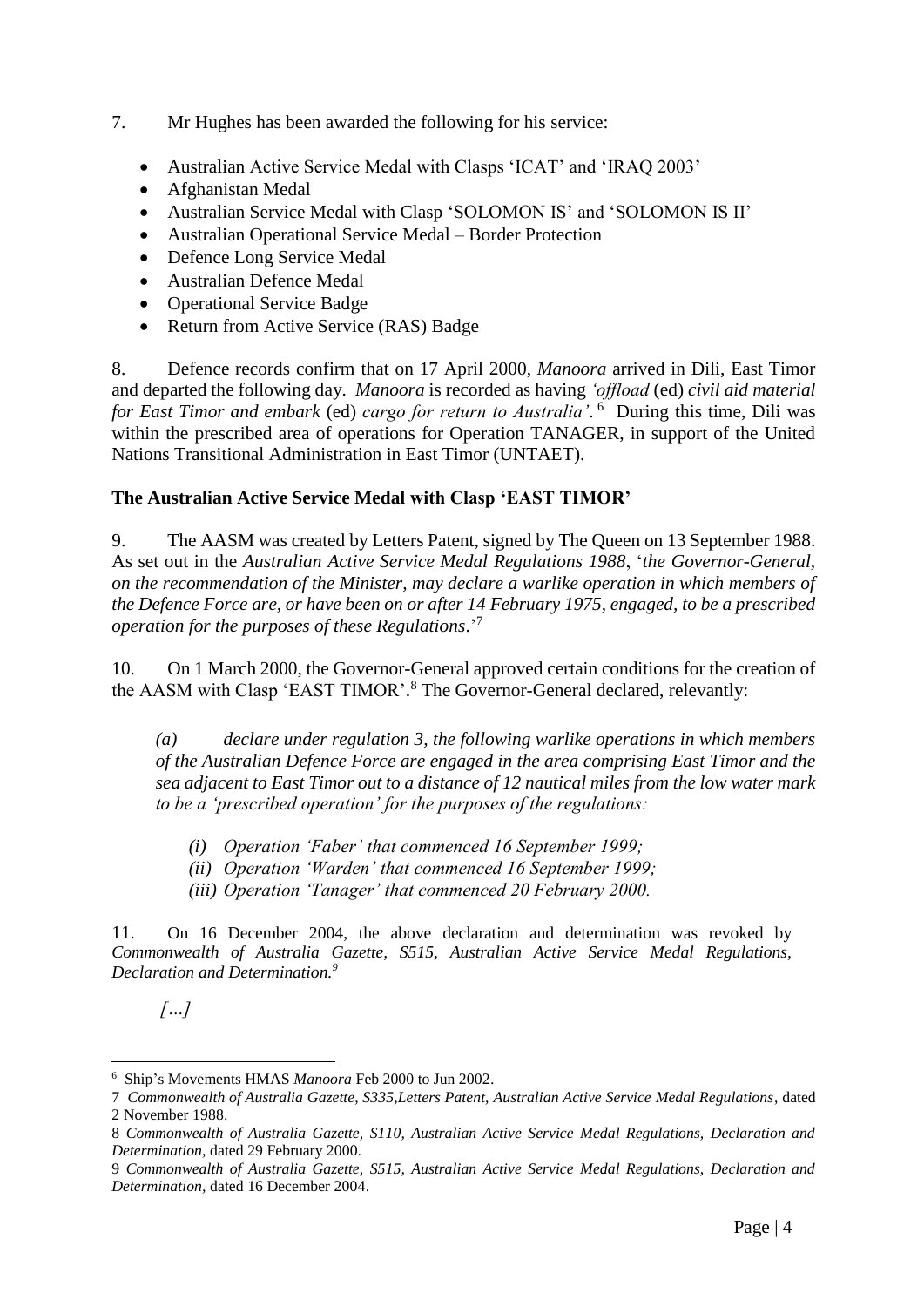*(b) declare under regulation 3, the following warlike operations in which members of the Australian Defence Force are engaged in the area comprising East Timor and the sea adjacent to East Timor out to a distance of 12 nautical miles from the low water mark to be a 'prescribed operation' for the purposes of the regulations:*

- *(i) Operation 'Faber' that commenced 16 September 1999 and ended on 23 February 2000;*
- *(ii) Operation 'Warden' that commenced 16 September 1999 and ended on 10 April 2000;*
- *(iii) Operation 'Tanager' that commenced on 20 February 2000 and ended on 19 May 2002;*
- *(iv) Operation 'Citadel' that commenced on 20 May 2002 and ended on 17 August 2003.*

(c) *determine, under subregulation 4(2) of the Regulations, that the conditions for the award of the AASM with Clasp 'EAST TIMOR' ("the Medal") for that prescribed operation are:*

- *(i) The Medal may be awarded to a member of the Australian Defence Force who rendered allotted service as such a member while posted as a member of the Australian element for duty to the prescribed operation for a prescribed period;*
- *(iv) For the period that commenced on 16 September 1999 and ended on 17 August 2003, the Medal may be awarded to a member of the Australian Defence Force who rendered service as such a member and who for a prescribed period, undertook official visits, inspections or other occurrences of· a temporary nature in connection with the military contribution in the prescribed operation;*
- …

…

- *(vi) In this paragraph "prescribed period" means:*
	- (A) *in relation to subparagraphs*  $(c)(i)$ ,  $(c)(ii)$  *and*  $(c)(v)$ *, a period of not less than one day; and*
	- *(B) in relation to subparagraph*  $(c)(iv)$ *, a period on not less than an aggregate of 30 days;*

*PROVIDED THAT the qualifying period of service as described in subparagraphs (c)(i), (c)(ii) or (c)(iii) may be deemed by the Chief of the Defence Force or delegate to have been established notwithstanding that the member has not met the qualifying periods described if service in relation to the prescribed operation was terminated owing to the death, evacuation due to illness or injury or other disability due to service; […]*

#### **Mr Hughes' application to the Tribunal**

12. In his application to the Tribunal, Mr Hughes states that "*there seems to be some discrepancies on Manoora's involvement with OP Tanager and AASM-ET, some members have been awarded the medal AASM-ET whilst having no other involvement either any other vessel or time in the area of operation for OP Tanager. We have reports that some Bridge team members have been given the medal, whilst other shipmates have applied and been denied."*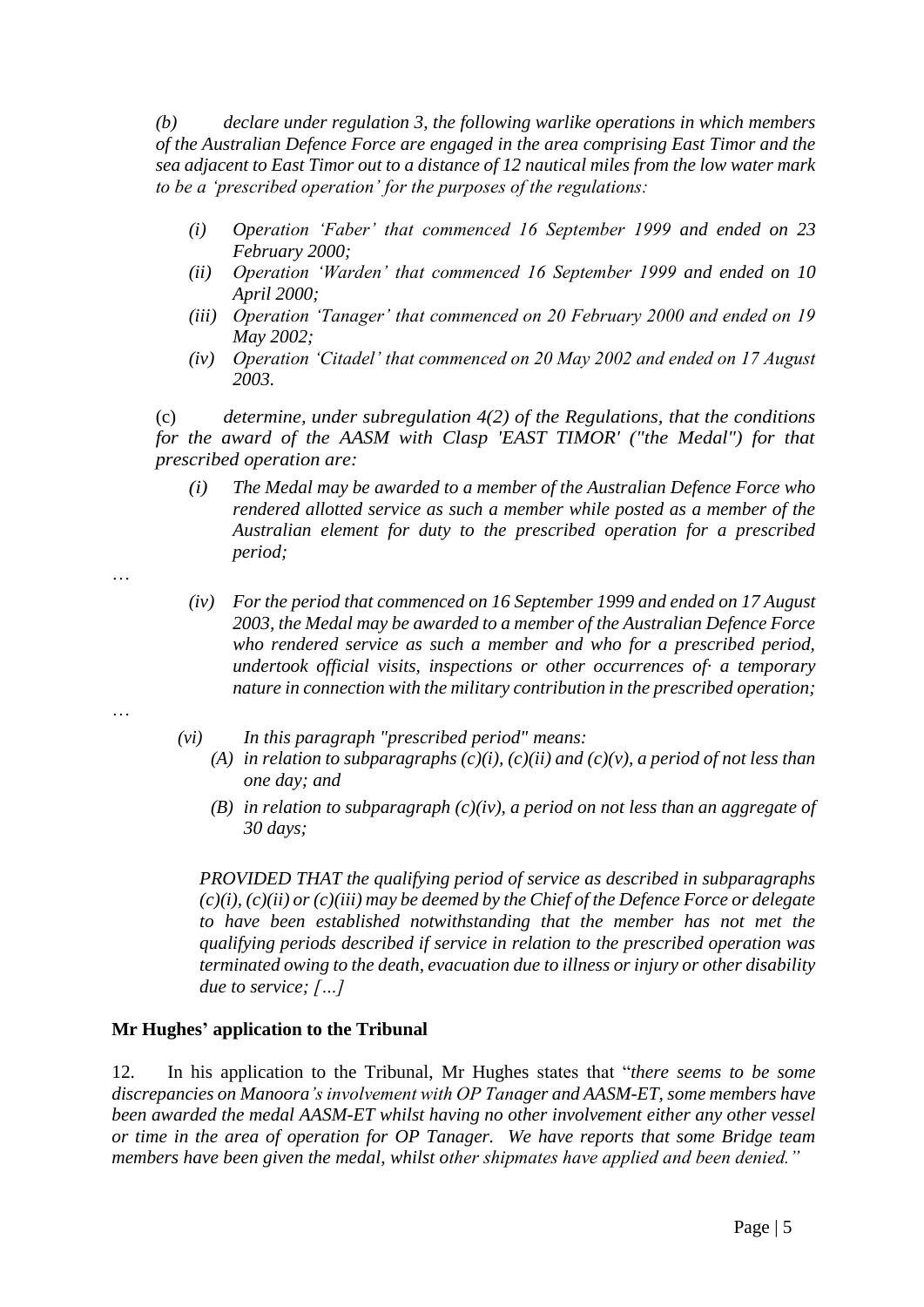*"I have attached a snip-it from a post from a former RAN member who was on the bridge at*  the same time I was as an  $OOW$ .<sup>10</sup> Seeing as we spent the same time in the AOO<sup>11</sup> (OP Tanager) *it seems that there was either a mistake in the time Manoora spent in the AOO or details have been added incorrect into PMKeys for some members and needs to be updated for the entire ships company at the time. In all fairness, we need to ensure that all service is recognised for the whole ship, not just random sailors that happen to be lucky."*<sup>12</sup>

### **Defence Report**

13. The Defence Report states that following Mr Hughes' application to the Tribunal, Defence reviewed the original decision from 2017 and re-assessed Mr Hughes' eligibility for the AASM with Clasp 'EAST TIMOR' afresh. The re-assessment was endorsed by the Assistant Director, Veterans and Families, and supported the original decision to not recommend Mr Hughes for the AASM with Clasp 'EAST TIMOR'.<sup>13</sup>

14. Defence does not dispute that Mr Hughes was a member of the ship's company when HMAS *Manoora* was within the area of Operation TANAGER; but submits that there is no evidence that either he, the ship's company, or in fact the ship herself was allotted for service to the operation. $^{14}$ 

15. As detailed in *Manoora's* Report of Proceedings for April 2000, dated 7 May 2000 (attached to the Defence Report), while in Dili the ship offloaded a large quantity of civil aid material, including two passenger vehicles and embarked a quantity of ammunition and general cargo for return to Australia.<sup>15</sup>

16. Defence discusses the term "allotment" which it states is a technical term relating to a special administrative procedure designed to accurately identify persons or units whose duties are directly related to warlike activities within a defined operational area. Defence went on to state that Instruments of Allotment are required by legislation to determine eligibility for entitlements under both the *Veterans' Entitlements Act 1986* (the VEA) and the *Income Tax Assessment Act 1936* (the ITAA)*.* 16

17. Defence stated that Instruments issued for the purpose of the VEA require signature by the Vice Chief of the Defence Force (VCDF) in accordance with subsection 5B (2) of that Act, and in the case of the ITAA, the Chief of the Defence Force (CDF) delegates his or her responsibility to VCDF.

18. Defence further stated that: *'in contemporary times, "Allotment" (although not specifically worded as such) is reflected in an individual's service record within the Operational Service Log, showing the operation name and duration of service rendered on the operation. Neither his Service Record, nor ADO Service Record from (PMKeyS) contain* 

1

<sup>&</sup>lt;sup>10</sup> Officer of the Watch.

<sup>&</sup>lt;sup>11</sup> Area of Operations.

<sup>&</sup>lt;sup>12</sup> Application to Tribunal for review of decision, Mr Michael Hughes.

<sup>&</sup>lt;sup>13</sup> Letter from Ms Petrina Cole to Tribunal dated 26 August 2021.

<sup>14</sup> Ibid.

<sup>&</sup>lt;sup>15</sup> HMAS *Manoora*, Report of Proceedings.

 $16$  Ibid.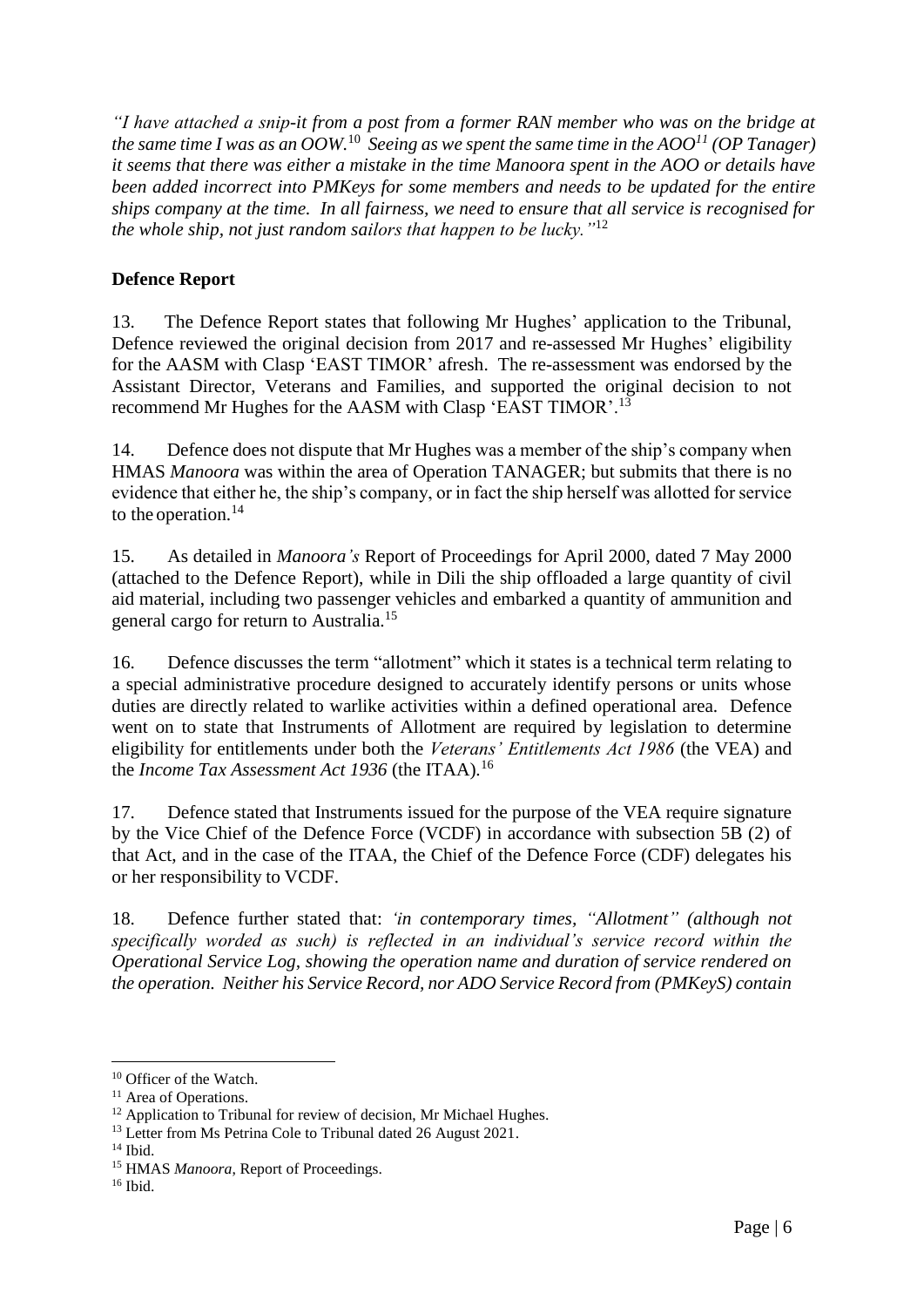*entries of Mr Hughes rendering any operational service during his posting on the HMAS* Manoora*.'* 17

19. Defence went on to state that: *'Further, lists grouped by ship or land force element, such as a Battalion Group, showing individuals from the respective Service, who rendered qualifying service for the AASM East Timor are held by Defence. The lists were used as the basis for awarding the AASM 'EAST TIMOR'. No such list exists for HMAS* Manoora.*'* 18

20. In response to Mr Hughes' statement that *"We have reports that some Bridge team members have been given the medal, whilst other shipmates have applied and been denied"*  Defence states that any crew member of the HMAS *Manoora* whom has been awarded the AASM 'EAST TIMOR' for service solely rendered on 17 – 18 April 2000 while in the area of the prescribed operation, Operation TANAGER, has been awarded in error and has no entitlement to the award. Without the provision of a crew members' name, inclusive of the individual who provided the 'snip-it post' to Mr Hughes, Defence said that it cannot take action to correct the erroneous awarding of the medal/clasp.<sup>19</sup>

#### **Mr Hughes' comments on the Defence report**

21. On 31 August 2021, Mr Hughes was provided with a copy of the Defence Report and asked to provide his comments on that report. In his reply of 8 September 2021, Mr Hughes refers to the Declaration and Determination set out in Commonwealth of Australia Gazette S515 dated 16 December 2004 and particularly article (c)(iv):

*"for the period that commenced on 16 September 1999 and ended on 17 August 2003, the Medal may be awarded to a member of the Australian Defence Force who rendered service as such a member and who for a prescribed period, undertook official visits, inspections or other occurrences of a temporary nature in connection with the military contribution in the prescribed operation."*

22. and stated that:

*"HMAS Manoora was in zone from 170700 Apr 2000 to at least late afternoon on the 18th of April as stated in the ships movements (HMAS Manoora Minute 01/16/01 MAN 196/00) Para. 5 which states:*

'5. MANOORA anchored off Dili harbour during the forenoon of 17 April to offload a large quantity of civil aid material including two passenger vehicles and embark a quantity of ammunition and general cargo for return to Australia.'

*This puts the ship HMAS Manoora in zone given there was extra travel time required to exit the 12nm territorial (warlike) zone. We carried out other Occurrences of a temporary nature with is connected to a military contribution to the prescribed operation (OP Tanager)."*

1

<sup>&</sup>lt;sup>17</sup> Letter from Ms Petrina Cole to Tribunal dated 26 August 2021.

 $18$  Ibid.

<sup>19</sup> Ibid.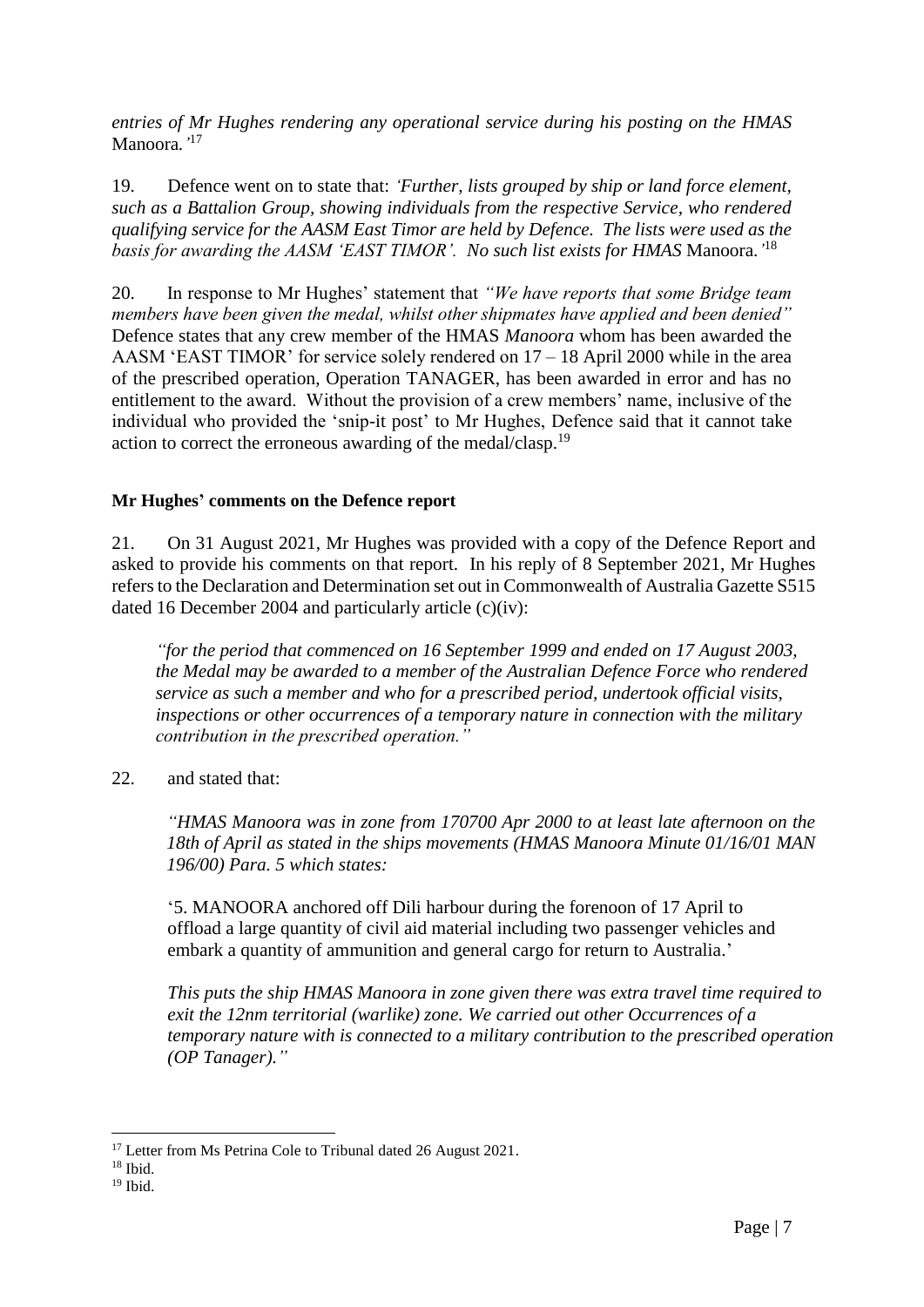23. In his comments Mr Hughes also provided the names of two naval personnel who he believes have been awarded the AASM with Clasp 'EAST TIMOR'.<sup>20</sup>

24. However, Mr Hughes has not taken into account of article (c)(vi) of the Declaration and Determination which provides a definition for "prescribed period" under regulation (c)(iv) to mean a period of not less than an aggregate of 30 days.

# **Matters for the Tribunal**

25. This review, and three other applications relating to *Manoora*'s service in 2000, was brought about following an approach to the Tribunal by a former member of *Manoora*'s ships' company, who had been awarded the AASM with Clasp 'EAST TIMOR' for his service in April 2000. However, following an unsuccessful application to DVA for recognition of qualifying service, enquiries were made to Defence and the former member was given written advice by Defence that the issue of the above award was made in error, but Defence did not seek return of the above award, or advise that it would be cancelled.

26. The former member later contacted other former members of *Manoora*'s ships' company via Facebook and invited anyone who had made application for the award and been refused to submit an application for review in the Tribunal, with *'the main claim of having the whole crew sorted out'*.

27. If Mr Hughes' application for review is to succeed, it can only be under clause (c)(i) of the *Commonwealth of Australia Gazette, S515, Australian Active Service Medal Regulations, Declaration and Determination.* Mr Hughes served in the *Manoora* in East Timor only on 17/18 April 2000. Service under clause (c)(i) qualifies for recognition if it is of at least one day's duration. Other clauses are either inapplicable in the present circumstances or service must be for 30 days. Under clause (c)(i), service must be "allotted".

28. While the Defence Report provided some explanation of the meaning of that term and contended that the eligibility criteria had not been met, the Tribunal sought a better understanding of related issues. Accordingly, the Tribunal requested that Defence provide a supplementary submission to address the following questions:

- Is there a statutory definition of the term "allotted service" or "allotment"?
- If not, is there an authoritative administrative definition?
- In either case, what are the criteria by which decisions are made to allot or not allot?
- Was there an express decision not to allot *Manoora* to Operation TANAGER or was it simply not allotted?
- What are the criteria by which decisions are made to retrospectively allot?

29. Defence provided that supplementary submission on 4 April 2022 and it was then forwarded to Mr Hughes for his consideration, but he offered no comment on it.

<sup>&</sup>lt;u>.</u> <sup>20</sup> Mr Hughes comments on the Defence Report dated 8 September 2021.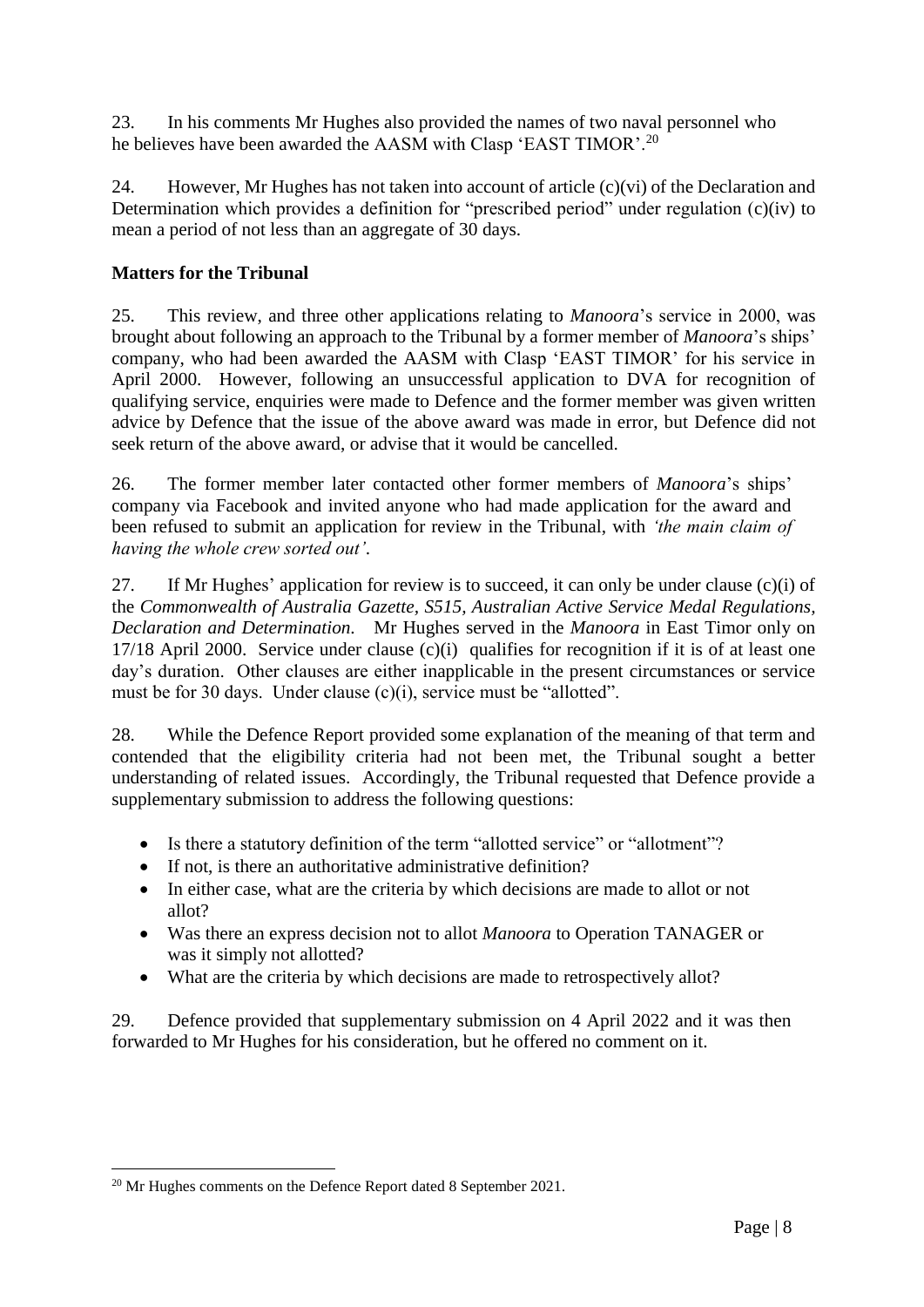30. The term "allotted service" is not defined in the AASM Regulations or in other Defence legislation. However, section 5B of the VEA provides as follows:

*(1) In this Act, unless the contrary intention appears:*

*allotted for duty in an operational area has the meaning given by subsection (2).*

*…*

*Allotted for duty*

- *(2) A reference in this Act to a person, or a unit of the Defence Force, that was allotted for duty in an operational area is a reference:*
	- *(a) in the case of duty that was carried out in an operational area described in item 1, 2, 3, 4, 5, 6, 7 or 8 of Schedule 2 (in column 1)—to a person, or unit of the Defence Force, that is allotted for duty in the area (whether retrospectively or otherwise) by written instrument issued by the Defence Force for use by the Commission in determining a person's eligibility for entitlements under this Act; or*
	- *(b) in the case of duty that was carried out in an operational area described in item 3A, 3B, 9, 10, 11, 12, 13, 14 or 15 of Schedule 2 (in column 1)—to a person, or unit of the Defence Force, that is allotted for duty in the area (whether retrospectively or otherwise) by written instrument signed by the Vice Chief of the Defence Force for use by the Commission in determining a person's eligibility for entitlements under this Act; or*
	- *(c) to a person, or unit of the Defence Force, that is, by written instrument signed by the Defence Minister, taken to have been allotted for duty in an operational area described in item 4 or 8 in Schedule 2 (in column 1).*

31. East Timor during the relevant period in 2000 is not listed in any of the items in Schedule 2 referenced in this definition.

32. While Defence advised that it had found no express decision not to allot HMAS *Manoora* to Operation TANAGER, it drew the Tribunal's attention to a Minute dated 30 March 2001 from the then Head Strategic Command, Air Vice Marshal Angus Houston, which evidences that the possibility of retrospective force assignment (or allotment) of units to Operation TANAGER had been considered but that the Chief of the Defence Force had decided that *"units based in Australia employed on national tasking in limited support of Australian, and on occasions, other force elements are not an integral part of the* [Peace Keeping Force]*, and that there is no intention to force assign such units or their sub-elements to Operation TANAGER."*

33. The Tribunal does not have jurisdiction to review decisions to issue allotment instruments under section 5B of the VEA*.* 

34. While it does have power under section 110VB(3) of the *Defence Act 1903* to make any recommendation to the Minister that it considers appropriate arising out of a review that is within its jurisdiction, the Tribunal is not satisfied that it should recommend any further consideration of retrospective allotment of *Manoora* by the CDF, as the evidence shows that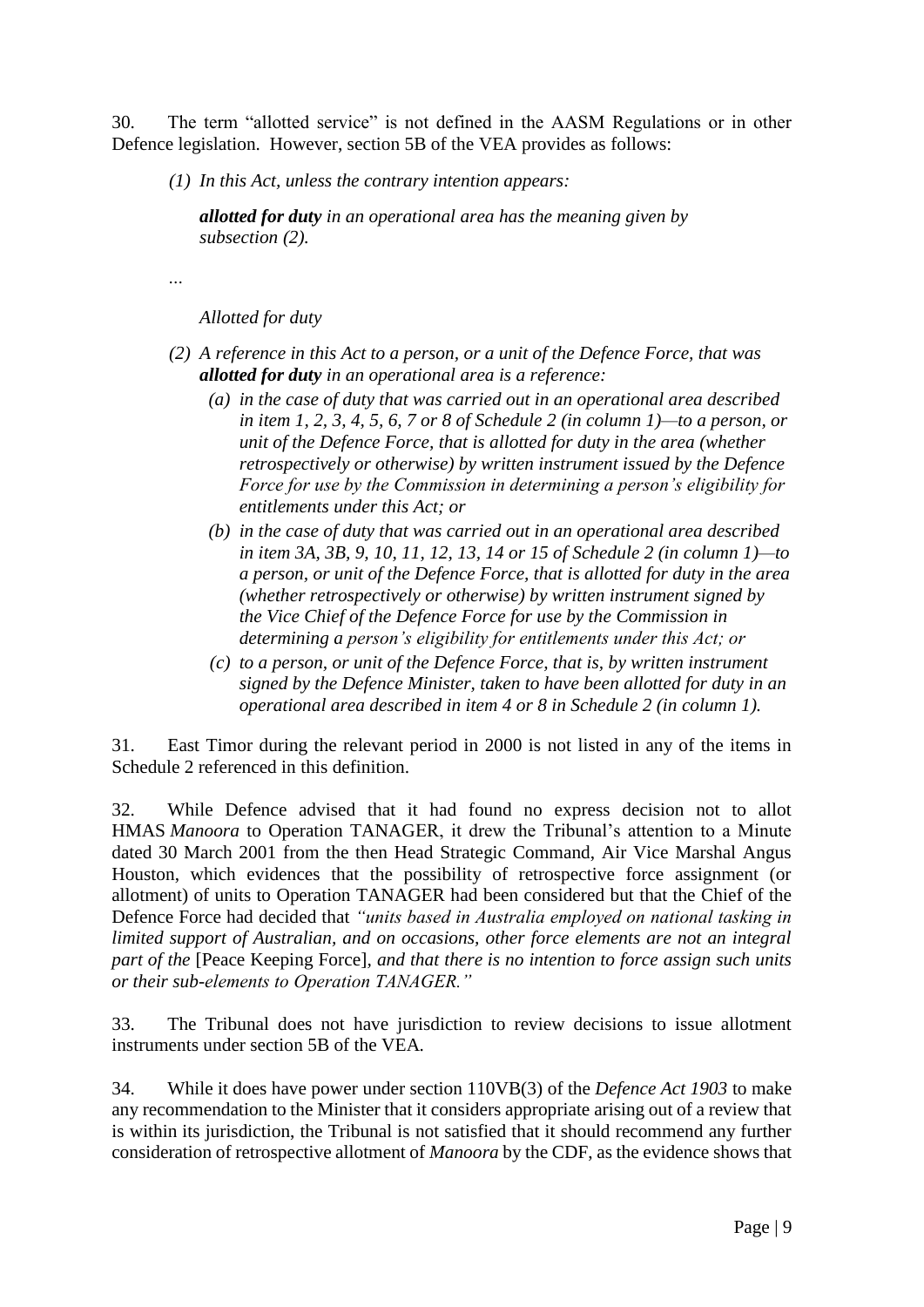this has previously been considered at the most senior levels of the ADF and there is nothing in the record of that consideration that suggests its conclusion was unwarranted.

35. Therefore, because HMAS *Manoora* and its ship's company were not allotted for service on Operation TANAGER, Mr Hughes is not eligible to receive the AASM with Clasp 'EAST TIMOR' and the decision under review must be affirmed by the Tribunal.

36. Nevertheless, the Tribunal should not let the issues raised by Mr Hughes (and other applicants seeking the same award) rest there.

37. He and others have asserted that several members of the crew who rendered the same service have been awarded the AASM with Clasp 'EAST TIMOR'. Names of at least some persons said to be in this category have been mentioned orally or in writing in the course of the Tribunal's review processes and, while it is inappropriate for them to be mentioned here, they are known to Defence.

38. Mr Hughes is justifiably concerned by the lack of fairness that he perceives. He is not alone in this, as is apparent from other applications for review currently before the Tribunal.

39. Defence has stated that any such awards to crew members with only the same service would have been made in error. At the same time Defence has not challenged the assertion that it advised one such recipient that he had been awarded in error but did not seek return of the award, or advise that it would be cancelled.

40. The Tribunal accepts that it is simply inevitable that, on occasions, an award may be made in error and, in the absence of evidence of wilful negligence or deliberate corruption or similar, it does not believe that those responsible for such errors should be castigated.

41. But it does consider that, to allow identified errors to stand without remediation or to fail to investigate reasonably alleged or suspected errors, calls into question the very integrity of the defence honours and awards system and of the Department's administration of it and that this would be a cause for criticism.

42. At a previous hearing of a related matter, Ms Callaghan advised that the Directorate has the capacity to identify any crew members of *Manoora* on 17 and 18 April 2000 who have been awarded the AASM with Clasp 'EAST TIMOR'. She noted that it is possible that any such persons might properly have been awarded the AASM if they met an alternative eligibility criterion during another period in East Timor. And she noted that Defence may not have current contact details for any such person if they had no ongoing relationship with Defence.

43. In the Tribunal's view, there is sufficient doubt about past grants that Defence should investigate by identifying all members of the ship's company of *Manoora* who have been awarded the AASM with Clasp 'EAST TIMOR', by reviewing their eligibility for that award, and by deciding to cancel or withdraw any awards made in error and require their surrender unless the recipient can show cause why they were in fact entitled. While Defence may not have current contact details for such a person, that does not mean that those details cannot be obtained – for example, through electoral rolls. And, if other Government bodies cannot pass on to Defence contact details for individuals with whom they have a current